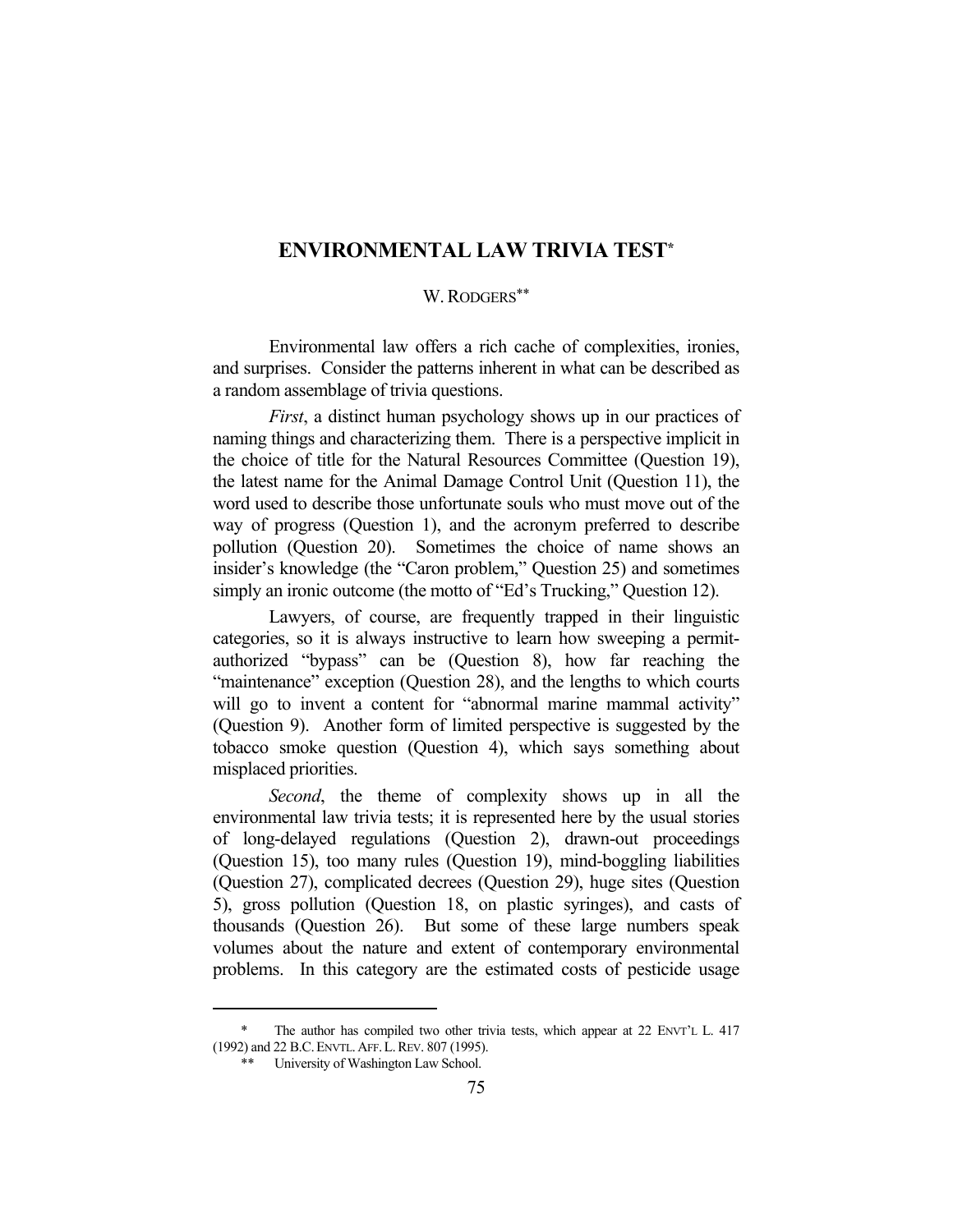(Question 21), the incredibly high bids made by the hunters of wild sheep (Question 3), which tells us something about scarcity, not to mention the high price of tuna (Question 14), and the short duration of the halibut fishery (Question 10), which gives forewarnings about consumer demand and the frightening efficiencies of the technologies of capture. The questions about the complexities of life in the Peruvian rainforest (Question 7) and responsibilities of the private landowner for endangered species (Question 30) hint at how daunting the task of protecting biodiversity will be.

*Third*, the role of technology is part and parcel of environmental law, and it shows up here in the questions about fishing efficiency (Question 10) and syringes (Question 18), not to mention the cleanup of the "odor" problem (Question 13) and the breakdown of the sewage solution (Question 23). That the man on the street is now singlehandedly capable of severe environmental damage (Question 17, on Roscoe Moore) presents a severe challenge to the designers of today's environmental law. The questions about the "aberrant" behavior of Alaska wolf hunters (Question 24) and Arizona pot-hunters (Question 16) show simultaneously how much damage a few individuals can do, and how shaky the legal innovations to stop them from doing it are.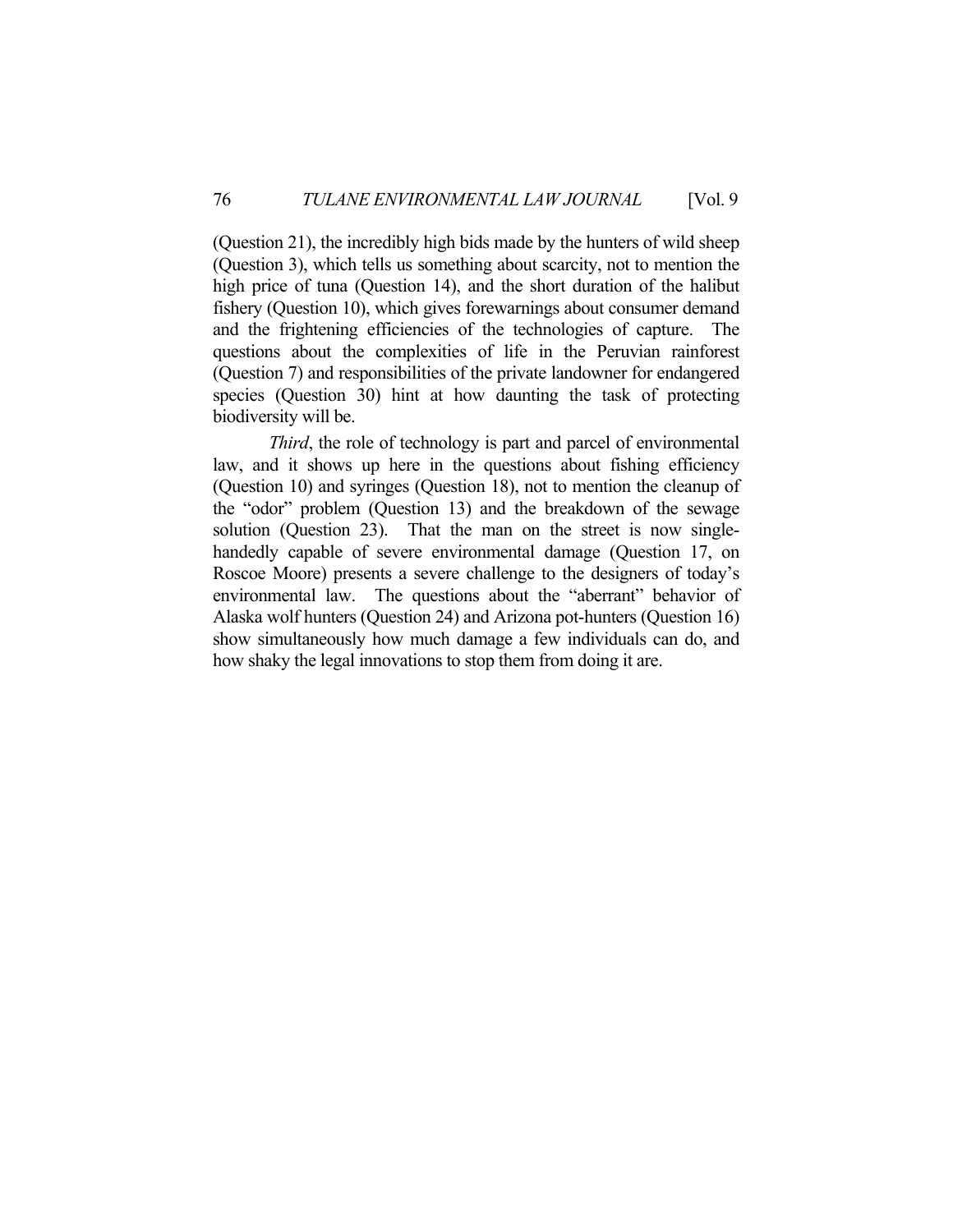# **ENVIRONMENTAL LAW TRIVIA TEST QUESTIONS**

1. What is the acronym used to describe the people ousted by World Bank-financed development projects?

- a. beneficiaries (BENs).
- b. project-affected populations (PAPs).
- c. evictees (VICs).
- d. environmental nomads (E-NOMs).
- e. resettlees (Re-SETs).
- f. involuntary migrants (I-MIGs).

2. When did EPA meet the August 8, 1978, deadline in Subsection 211(e) of the Clean Air, 42 U.S.C.A. § 7545(e), for implementing the fuel regulation and testing requirements?

- a. never.
- b. August 8, 1983.
- c. August 8, 1988.
- d. August 8, 1978.
- e. June 27, 1994.

3. What was the high bid in the 1994 trophy hunt auctions for wild sheep held in the western states of the U.S.?

- a. \$310,000.
- b. \$1.5 million, for the right to kill one sheep and wound another.
- c. \$100.00.
- d. \$9,468.00.
- e. \$17,000.

4. What percentage of environmental tobacco smoke would have to be cut back to achieve a pollution-control equivalent to eliminating all coal-fired power plants in the U.S.?

- a.  $.7\%$ .
- b.  $16%$ .
- c.  $2\%$ .
- d. 68%.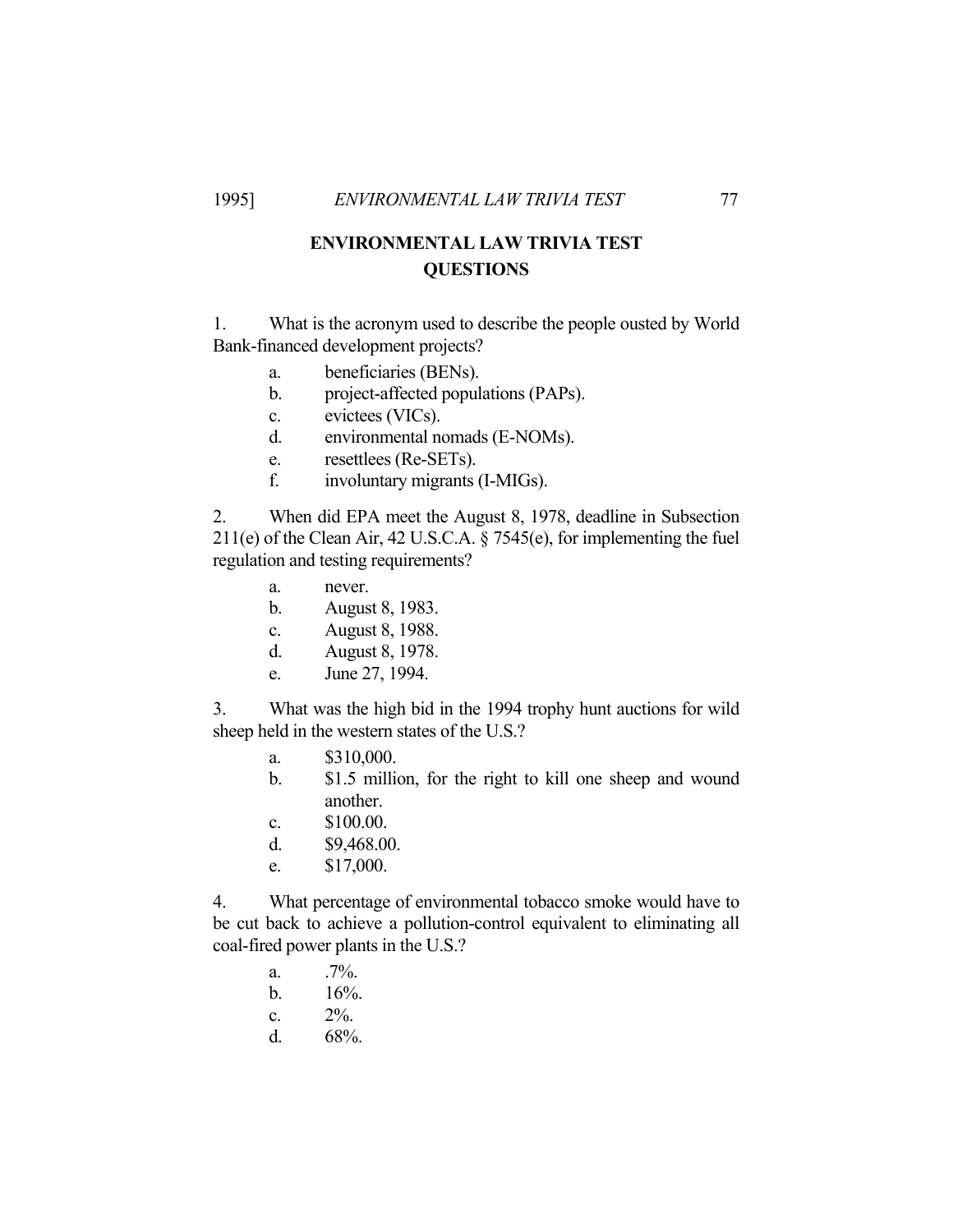5. How large is the Department of Energy's consolidated Mexican Hat uranium tailings pile perched on a bluff of red sandstone rock overlooking the San Juan River?

- a. 2 billion cubic yards, covering 4 1/2 square miles.
- b. approximately the same size as 30 New Orleans Superdomes.
- c. approximately the same size as the Martian Crater Bok, first observed by Tycho Brahé and confirmed by NASA's Viking Orbiter.
- d. 2 million cubic yards, covering 65 acres.

6. How many statutes is EPA charged with enforcing and developing regulations under?

 a. 109. b. 56. c. 19. d. 11. e. 7.

7. In the Peruvian rainforest, legendary ant researchers Bert Hölldobler and Edward O. Wilson identified \_\_\_\_\_ species of ants in a single tree.

> a. 11. b. 29. c. 43. d. 119.

8. Southern Ohio Coal Company's proposals to pump up to 1 billion gallons of floodwaters from its Meigs Mine Number 31 as a permitauthorized "bypass" admittedly would kill all aquatic life in surrounding creeks and streams (tributaries of the Ohio River) and increase sedimentation of iron, zinc, manganese, and copper. According to the company's expert testimony, how long would it take the devastated aquatic life to renew itself?

- a. one year.
- b. two years.
- c. three years.
- d. seven years.
- e. twenty-seven years.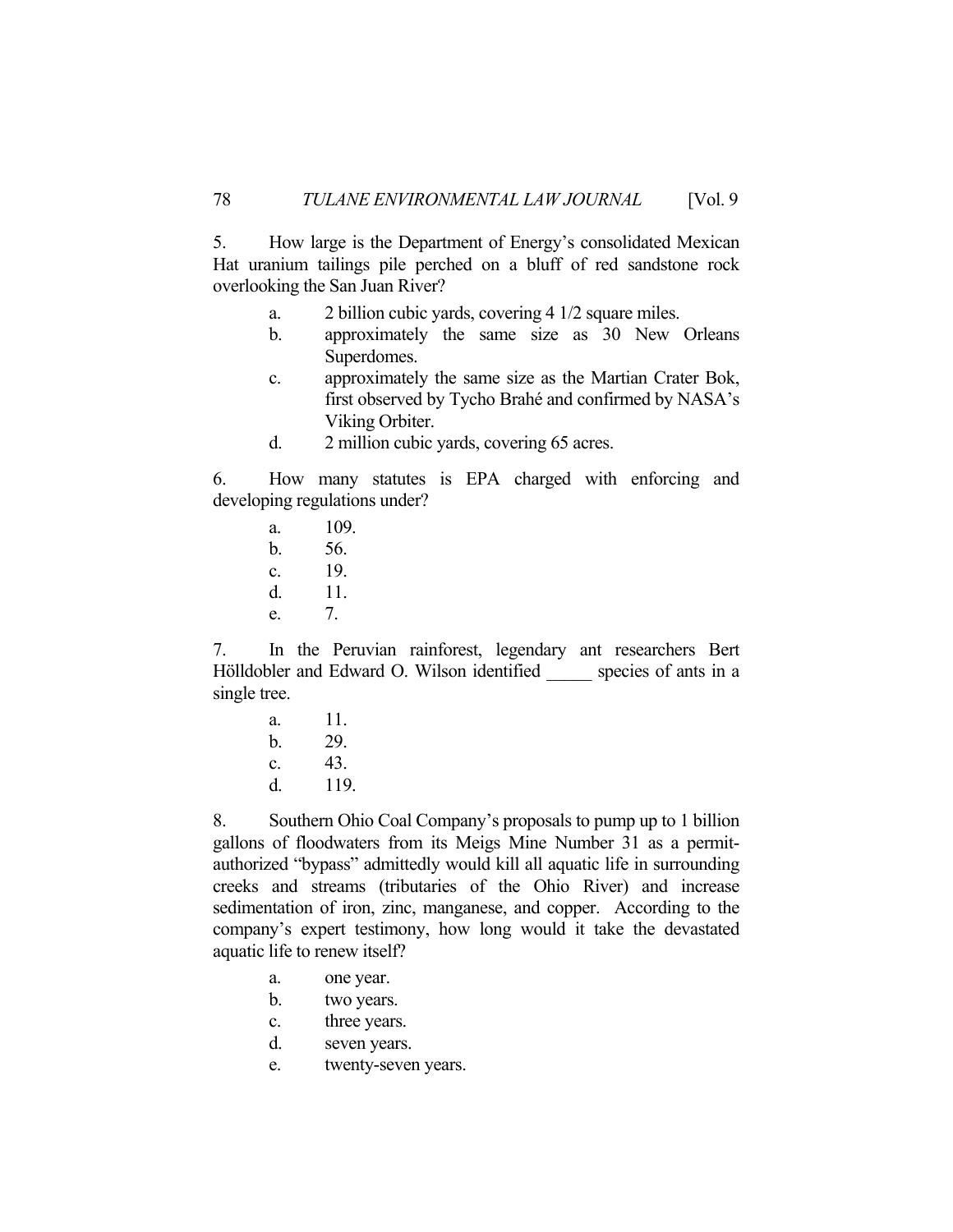9. What was the "abnormal marine mammal activity" that prompted the Ninth Circuit to read the anti-taking provisions of the Marine Mammal Protection Act as not disapproving the firing of rifle shots into the water behind some porpoises?

- a. excited observations of pen-reared salmon near Hood Canal, Washington.
- b. molesting trained sea-lions who were performing at Sea World.
- c. swimming too close to Navy "seals" who were on a training exercise.
- d. the eating of a tuna fish caught on a fisherman's line.

10. How long does it take the Alaska halibut fishery to catch the entire annual quota of 25 million pounds?

- a. 16 days.
- b. 365 days.
- c. 4 days.
- d. 48 hours.
- e. 3 1/2 hours.

11. What name has not been used by the Animal Damage Control unit of the Department of Agriculture's Animal and Plant Health Inspection Service?

- a. Wildlife Services.
- b. Office of Ornithology & Mammalogy.
- c. Division of Economic Investigations.
- d. Division of Predatory Animal and Rodent Control.
- e. Branch of Predator and Rodent Control.
- f. Animal Damage Control Program.
- g. all the above names have been used.

12. What was the motto of "Ed's Trucking," whose hauling efforts helped build the Fadrowski unlicensed landfill and Christmas tree farm in the 6800 block of South 27th St., Franklin, Wisconsin?

- a. "You call, we haul."
- b. "You pick it up, we put it down."
- c. "From Your House to Our House."
- d. "The Green Movers."
- e. "Recyclers You Can Trust."
- f. "One Man's Garbage Is Another Man's Gold."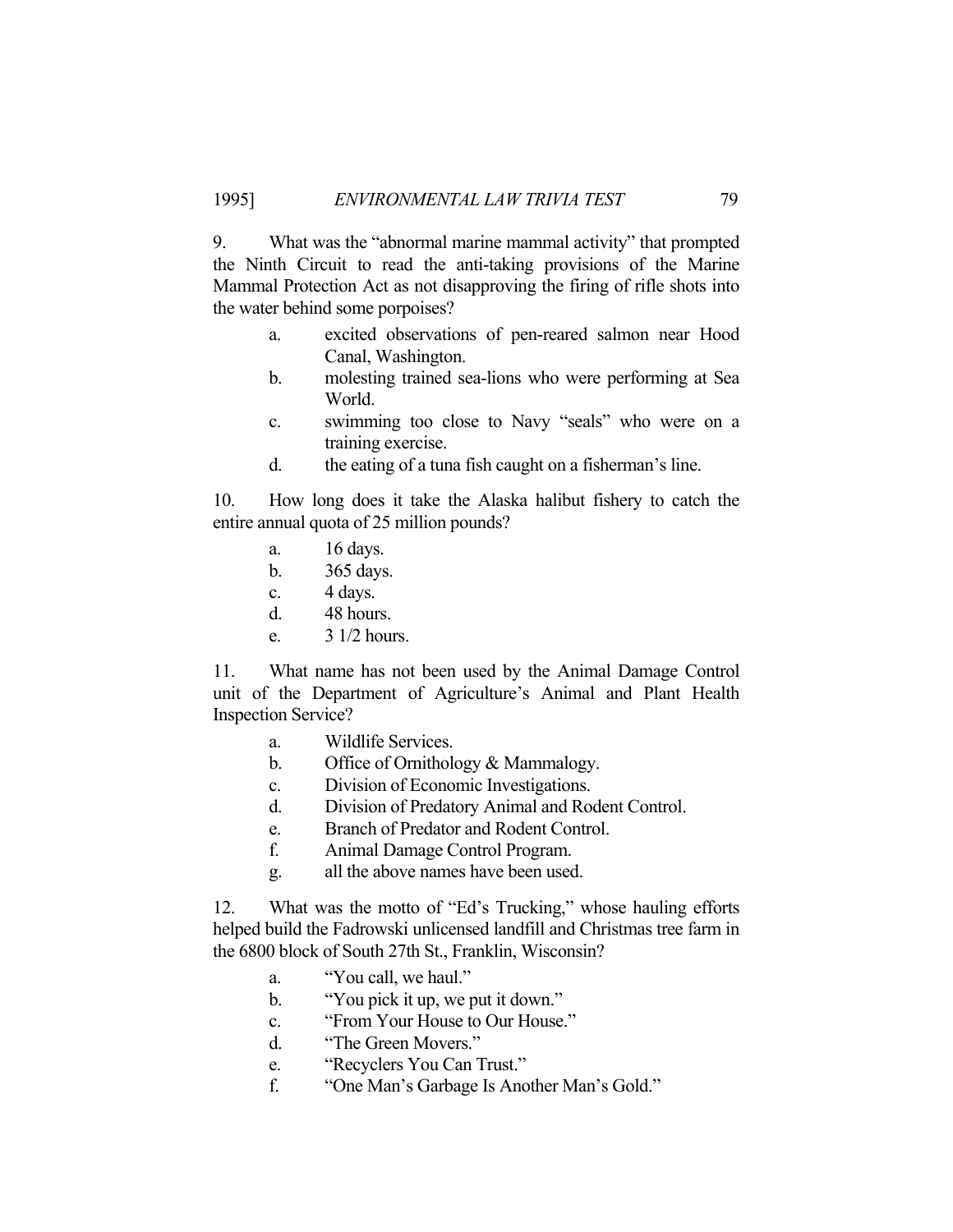13. Identify the techniques that are part of the "odor mitigation effort" at the Fresh Kills landfill (the world's largest sanitary landfill) on New York's Staten Island?

- a. giant fans (used in mines) that try to blow the stench over unpopulated waterways.
- b. burning of several tons of nontoxic "incense" during weather inversions.
- c. distribution of a can of "Glade Potpourri Spray Cinnamon Stick" aerosols to all customers who ask for one.
- d. pouring 11,000 gallons of pine oil onto the landfill each year.

14. What is the value of a single bluefin tuna on the raw seafood market of Japan?

- a. \$1,000.00.
- b. \$5,000.00.
- c. \$10,000.00.
- d. \$20,000.00.
- e. \$50,000.00.

15. How many years lapsed between application for site approval of the Seabrook nuclear power plant by the Public Service Company of New Hampshire (PSNH) and NRC grant of the operating license? How long after PSNH filed for bankruptcy under Chapter 11 did the grant of the operating license follow?

- a. 15 yrs., 1 yr. before bankruptcy.
- b. 18 yrs., 2 yrs. before bankruptcy.
- c. 11 yrs., 4 yrs. before bankruptcy.
- d. 11 yrs., 6 yrs. before bankruptcy.

16. What use was made, by looters of a small pueblo, of a state lands of Arizona sign explaining the penalties for damaging archaeological resources?

- a. target practice.
- b. urinal.
- c. firewood.
- d. shovel.
- e. stick for measuring the oil in their vehicle.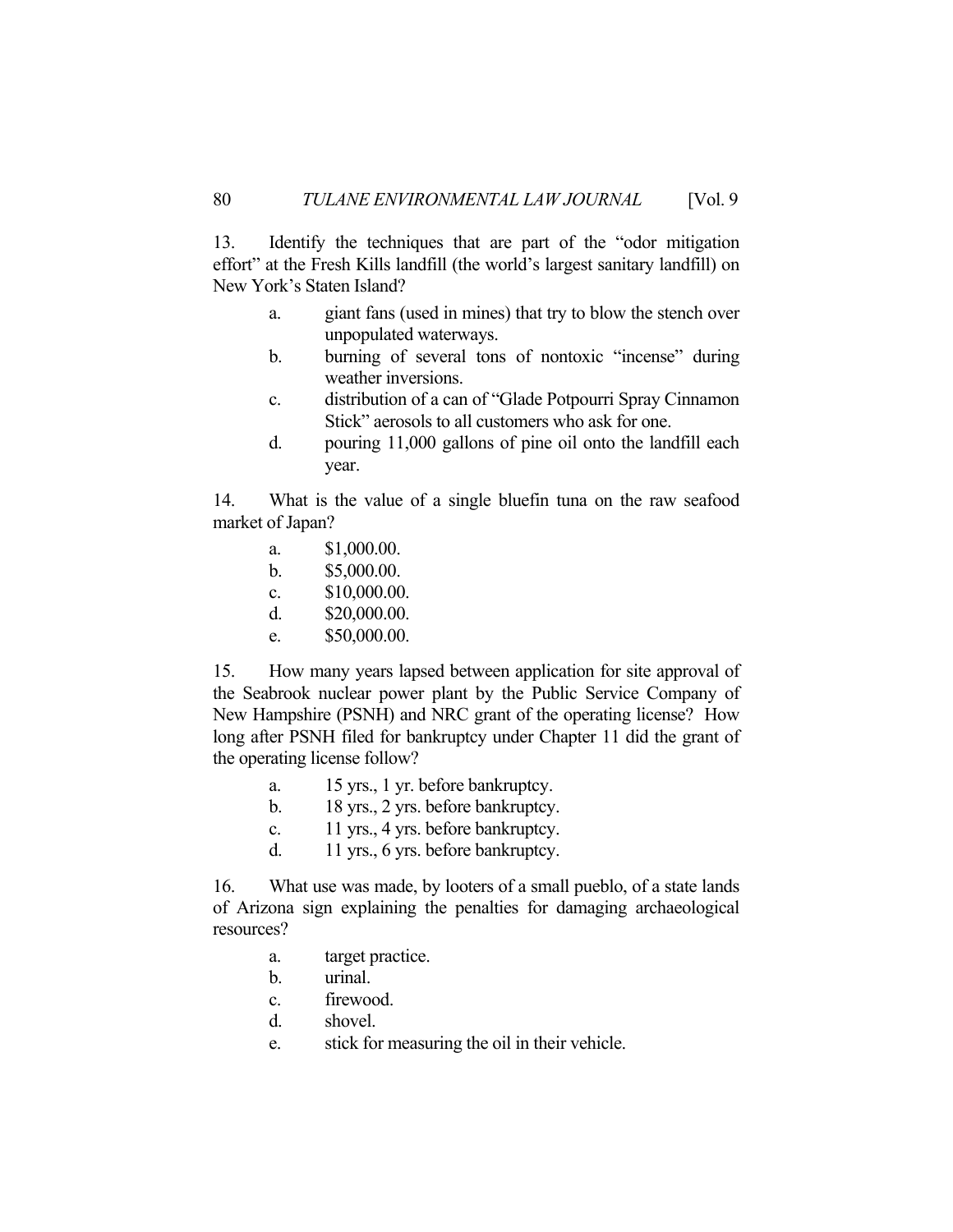17. How did Roscoe Moore build his levee (10 feet high, 15 feet wide, 200-300 feet long) behind his trailer park on the banks of Sugar Creek in Montgomery County, Indiana?

- a. by contacting a ready-mix cement company that agreed to dump its tailings on the bank.
- b. by the use of a back-hoe borrowed from the school district.
- c. with the help of a prison "chain gang" made available by recent get-tough-on-crime laws.
- d. by extending his inventory of auto "hulks" kept on the property as a second line of business.

18. How many plastic syringes were collected at the 1993 beach and waterway cleanup conducted by volunteers organized by the Center for Marine Conservation?

- a. 3,946.
- b. 10,166.
- c. 22,484.
- d. 76,912.
- e. 84,312.

19. One of the first orders of business for Alaska Republican Don Young, incoming chairman of the House Natural Resources Committee, was to change the name of the Committee. He chose:

- a. House Unnatural Resources Committee.
- b. House Committee on Use, Extraction, and Mining.
- c. House Resources Committee.
- d. House Committee on Nature and Resources.
- e. House Committee on Logging, Mining, Grazing and Hunting.

20. What were the pollutants that contaminated the property of Lillie Mae Gray in Wayne County, Mississippi, as a result of oil and gas operations?

- a. naturally occurring radioactive material (NORM).
- b. iridescent green fluid (I-GF).
- c. lead, arsenic, and cadmium (LAC).
- d. miscellaneous oil substances (MOSS).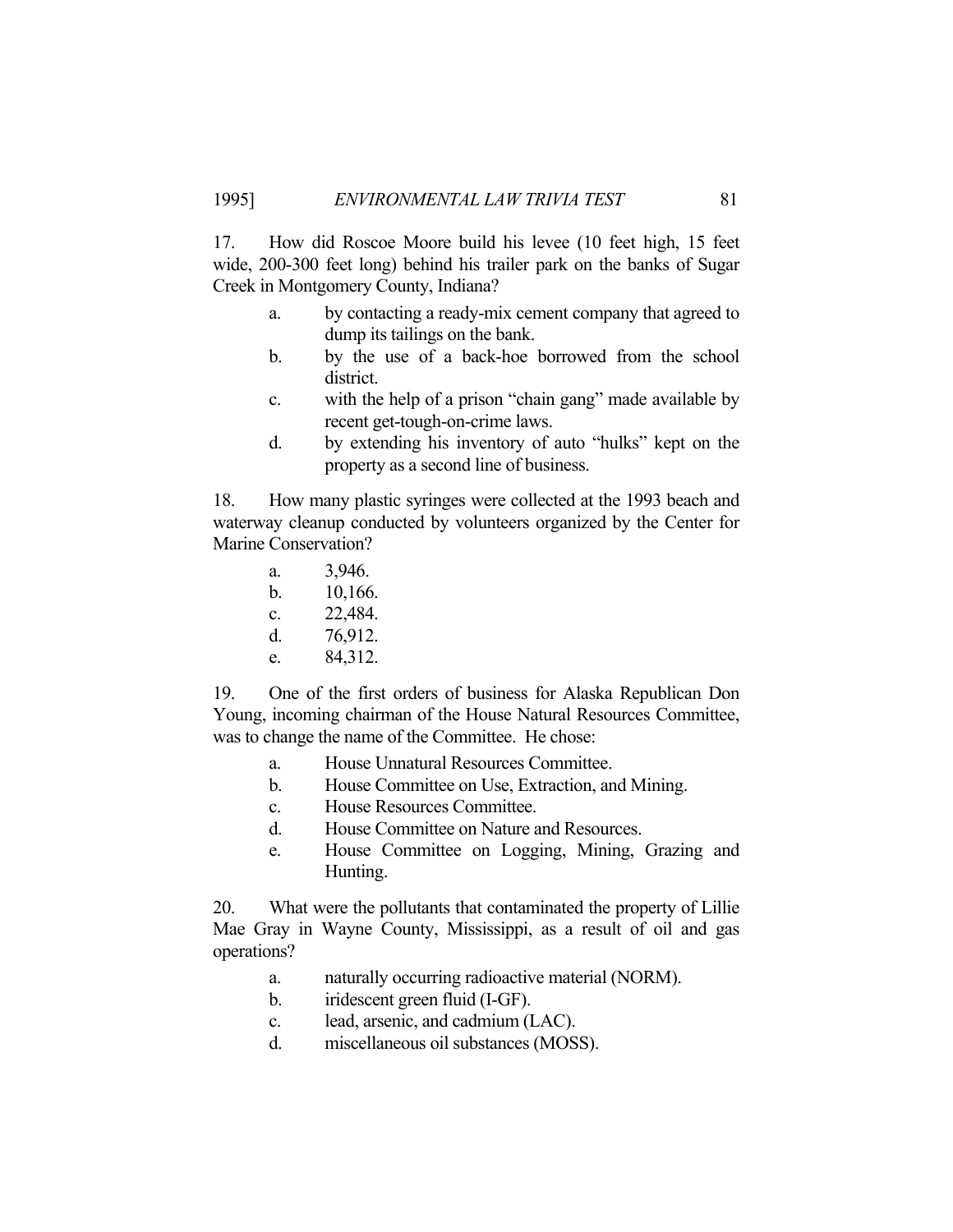21. What is the best estimate of the total indirect costs of pesticide use in the U.S.?

- a. there are no costs, only benefits.
- b. \$2 billion per year.
- c. \$5 billion per year.
- d. \$8 billion per year.

22. What is the stiffest sentence ever imposed on a woman for a pollution violation?

- a. death sentence.
- b. five years imprisonment, suspended.
- c. 37 months imprisonment.
- d. one year in jail.
- e. \$1.5 million fine.

23. The sewage treatment plant for the Town of Ball, Louisiana, uses 900 sprinklers to release treated water into the air as a fine mist. How many of the sprinkler heads were broken, causing sewage to shoot up out of the ground like a geyser and allowing it to be picked up by a wind and spread onto neighboring property?

 a. 63. b. 163. c. 363. d. 563. e. 863.

24. A recent regulation of the Alaska Board & Game allows anyone over 16 to buy a trapper's permit for \$15 and fly into the back country to shoot wolves. The rules require the hunter to land the plane and walk [what distance] before shooting wolves.

- a. 30 feet.
- b. 30 feet, *or* take one hop, skip, and a jump.
- c. 300 feet.
- d. 100 feet, unless ice and snow make it inconvenient.
- e. 200 feet, *or* an equivalent distance by jogging in place.

25. Under Superfund, what is "the Caron problem?"

 a. a sausage factory in eastern Tennessee featuring open containers of rotting meat.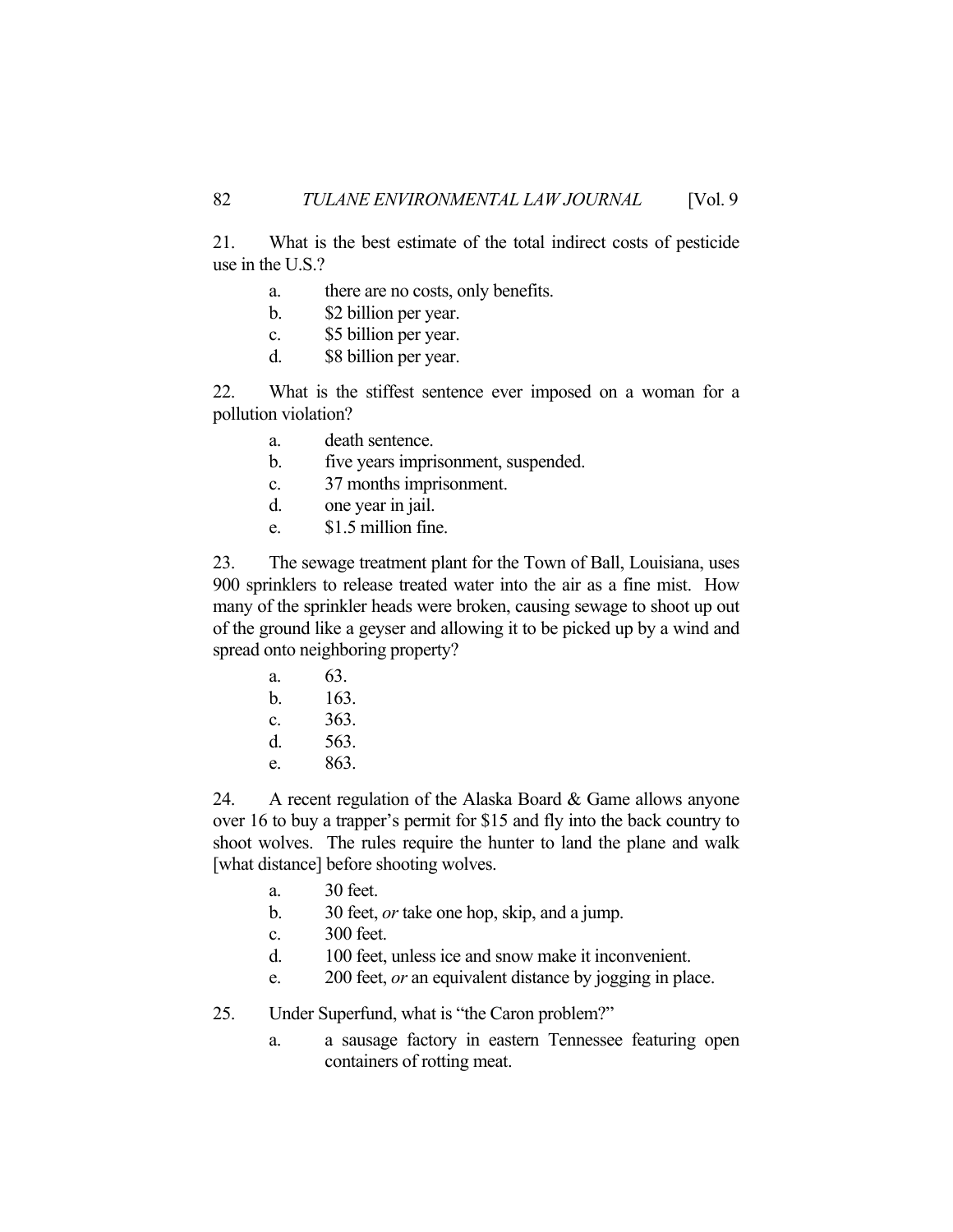### 1995] *ENVIRONMENTAL LAW TRIVIA TEST* 83

- b. an especially mobile and hard-to-control toxic water pollutant that is a metabolite of cadmium.
- c. a reference to a Fifth Amendment self-incrimination case (*United States v. Caron*), that allows a qualified escape from the category of "necessary" response costs for pollution incidents that are promptly reported.
- d. a barrier to the recovery of "necessary" response costs by the U.S. at sites where EPA's "On Scene Coordinator" was Robert E. Caron, who misrepresented his academic credentials and achievements and was subsequently convicted of perjury.

26. How many written comments were made during the EIS process on the plan to reintroduce wolves into Yellowstone National Park and central Idaho?

- a. 160,264. b. 680,148. c. 26.
- d. 349.

27. What is the interest on the \$5 billion judgment for punitive damages awarded in the Exxon Valdez spill litigation in September 1994?

- a. \$34,383.40 per year.
- b. \$34,383.40 per month.
- c. \$34,383.40 per week.
- d. \$34,383.40 per hour.
- e. \$34,383.40 per minute.

28. How long is the drainage ditch in Sargent County, North Dakota, that local authorities were allowed to "maintain" after 70 years of neglect under Subsection 404(f) of the CWA without obtaining a permit?

- a. 160 miles.
- b. 25 miles.
- c. 2.5 miles.
- d. .634 miles.
- e. 40 feet.

29. The consent decree disapproved in the Telluride wetlands destruction case proposed limited monitoring (3 years), low-ratio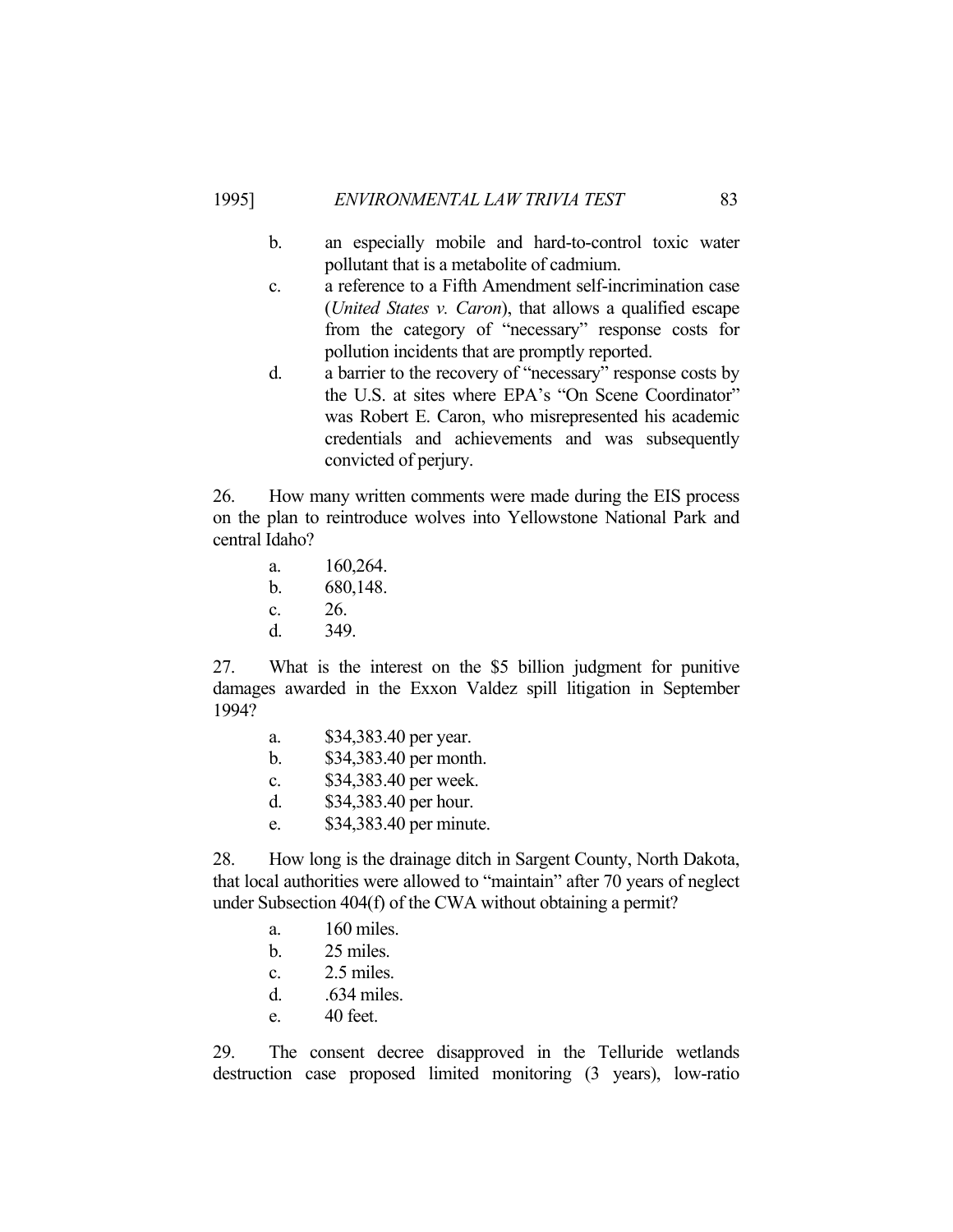mitigation (1:3) and long-distance restoration (60 miles from project). Restored patches of wetlands were proposed for how many scattered sites?

 a. 111. b. 56. c. 31. d. 16. e. 7.

30. How many of the U.S. Fish & Wildlife's services listed endangered species (781 as of May, 1993) have habitat on nonfederal lands?

- a.  $48 (6\%)$ . b.  $119 (15\%)$ . c. 231 (30%).
- d. 506 (65%).
- e. 712 (91%).

[END OF EXAM]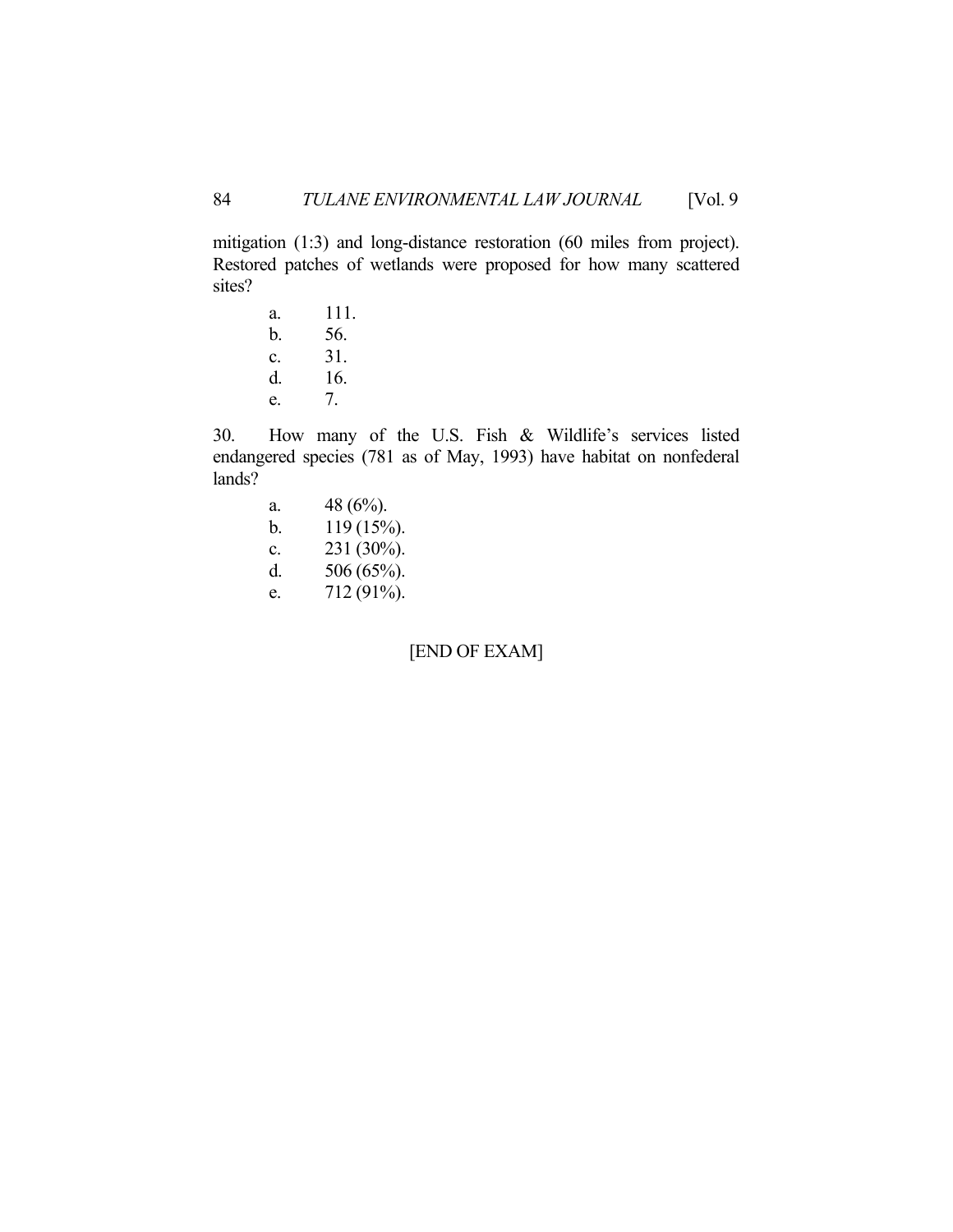### **ANSWERS**

- 1(b). *See* BRUCE RICH, MORTGAGING THE EARTH: THE WORLD BANK, ENVIRONMENTAL IMPOVERISHMENT, AND THE CRISIS OF DEVELOPMENT 198 (1994, Beacon Press).
- 2(e). *See* 59 Fed. Reg. 33042 (June 27, 1994).
- 3(a). *See* SEATTLE POST-INTELLIGENCER, March 16, 1994, p. D5, col. 1 (for the tag in Montana, considered home of the biggest sheep in the continental U.S.; Arizona's tag went for \$245,000, Oregon's and California's for \$110,000 each, and Washington's for a measly \$100,000).
- 4(c). *See* K.R. Smith, *Taking the True Measure of Air Pollution*, 19 EPA J. 6, 8 (Oct.-Dec. 1993).
- 5(d). *See* PETER H. EICHSTAEDT, IF YOU POISON US: URANIUM AND NATIVE AMERICANS 146 (1994, Crane Books).
- 6(c). *See* M.J. Walker, *The Federal Perspective: What EPA Expects from You*, in 11TH ANNUAL HAZARDOUS WASTE LAW & MANAGEMENT CONFERENCE (Seattle, December 6, 1994) (Asbestos Hazard Emergency Response Act, CAA, CWA, CERCLA, FIFRA, Federal Facility Compliance Act, Federal Food, Drug & Cosmetic Act, HSWA (provisions that do not amend RCRA), Lead-Based Paint Hazard Abatement Act, Marine Protection, Research & Sanctuaries Act, NEPA, Noise Control Act, OPA of 1990, Pollution Prevention Act, RCRA, SDWA, SARA, TSCA, and Water Quality Act of 1987 (sections that do not amend the CWA)).
- 7(c). B. HÖLLDOBLER & E.O. WILSON, JOURNEY TO THE ANTS: A STORY OF SCIENTIFIC EXPLORATION (1994) (Harvard University Press).
- 8(b). Southern Ohio Coal Co. v. Office of Surface Mining, Reclamation, and Enforcement, 20 F.3d 1418,142D (6th Cir. 1994).
- 9(d). *See* United States v. Hayashi, 22 F.3d 859, 865 (9th Cir. 1993) (Otherwise, "nothing could be legally done to save a modern-day Jonah from the devouring whale, or to deter a rampaging polar bear from mauling a child").
- 10(d). *See National Audubon Society*, LIVING OCEAN NEWS, Fall, 1994, p. 8.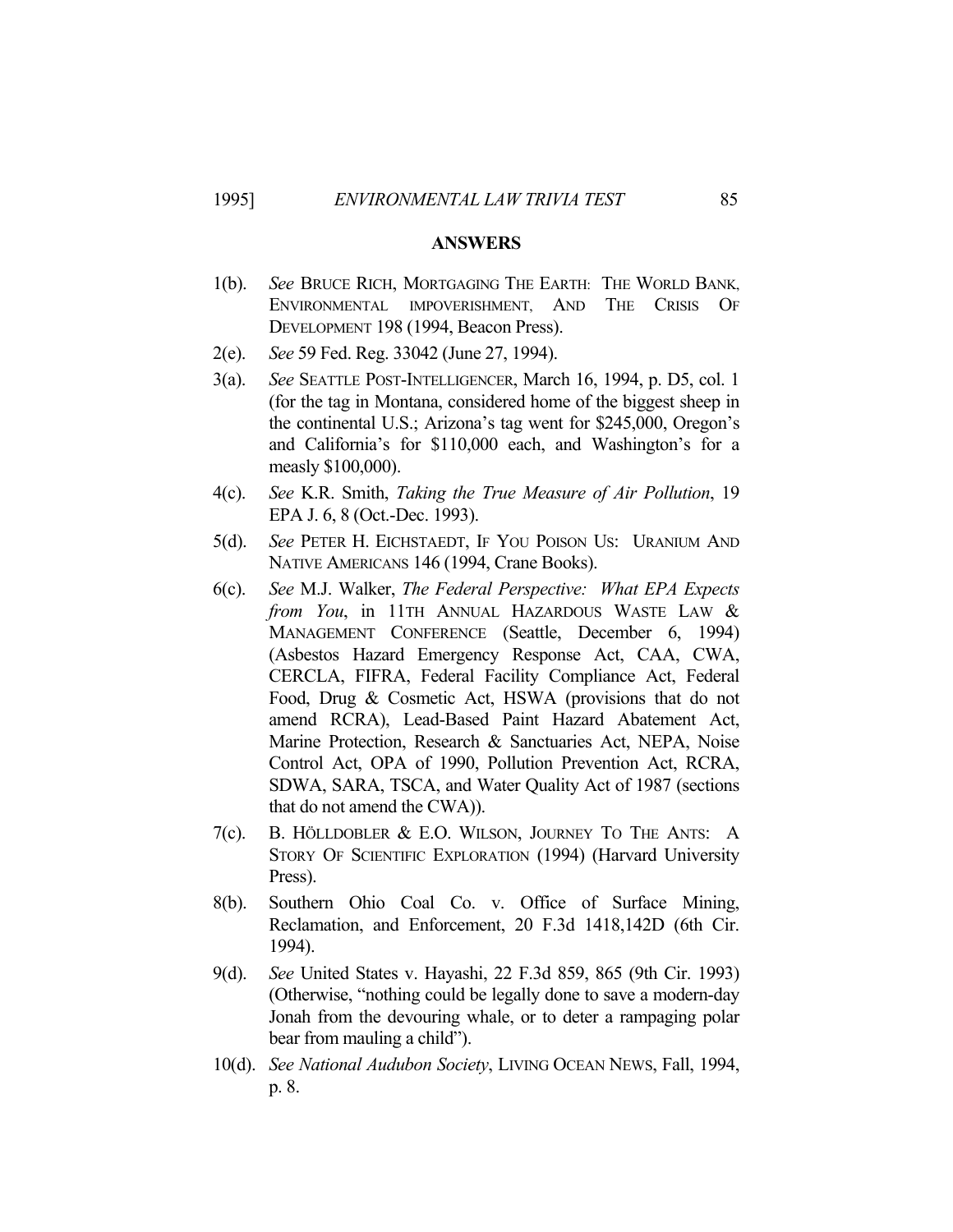- 11(g). *See* Ted Williams, *Beyond Traps and Poison*, AUDUBON, March-April, 1994, p. 28 (discussing also the Denver Wildlife Research Center that used to be called the Eradication Methods Laboratory).
- 12(a). *See* Acme Printing Ink Co. v. Menard, Inc., 891 F. Supp. 1289 (E.D. Wis. 1994).
- 13(d). Informed Consent, November/December, 1994, p. 64.
- 14(c). *See* Committee to Review Atlantic Bluefin Tuna, Ocean Studies Board, Comm'n on Geosciences, Environment & Resources, Nat'l Research Council (1994) (this fish can be 10 feet long and weigh more than 1,200 pounds).
- 15(b). *See* H.F. BEDFORD, SEABROOK STATION: CITIZEN POLITICS AND NUCLEAR POWER 200 (1990).
- 16(d). *See* James Bishop, Jr., *The West is Hard at Work Destroying Its*  Past, HIGH COUNTRY NEWS, April 4, 1994, at 12.
- 17(a). *See* Natural Resources Comm'n v. Sugar Creek Mobile Estates, 646 N.E. 2d 61, 63 (Ct. App. Ind. 1995) (affirming order requiring removal of the offending structure and revegetation of the affected area).
- 18(b). *See* 2 ENVT'L NEWS BRIEFING 8 (September 19, 1994) (Environmental News Network) (1.7 million cigarette butts, 30,326 light bulbs and fluorescent tubes, 6,636 condoms).
- 19(c). BNA's Daily Environment Report, No. 248, pp. B1-B5 (December 30, 1994), reprinted as Angela Bouwsma, *The Word According to a Weighty Republican,* HIGH COUNTRY NEWS, March 6, 1995 at 16.
- 20(a). *See* Gray v. Murphy Oil USA, Inc., 874 F. Supp. 748, 750 (S.D. Miss. 1994) (Radium-226, Radium-228, and the radioactive gas Radon-222).
- 21(d). *See* D. Pimentel et al., *Environmental And Economic Costs of Pesticide Use,* 42 BIOSCIENCE 750, 758 (1992) (the largest component (\$2.1 billion) is for the loss of birds).
- 22(c). *See* M.J. Walker, *The Federal Perspective: What EPA Expects from You*, in 11TH ANNUAL HAZARDOUS WASTE LAW & MANAGEMENT CONFERENCE (Seattle, December 6, 1994) (The sentence was imposed on Sandra Eidson (who ran on an oil recycling business with her husband) for deliberately dumping oil